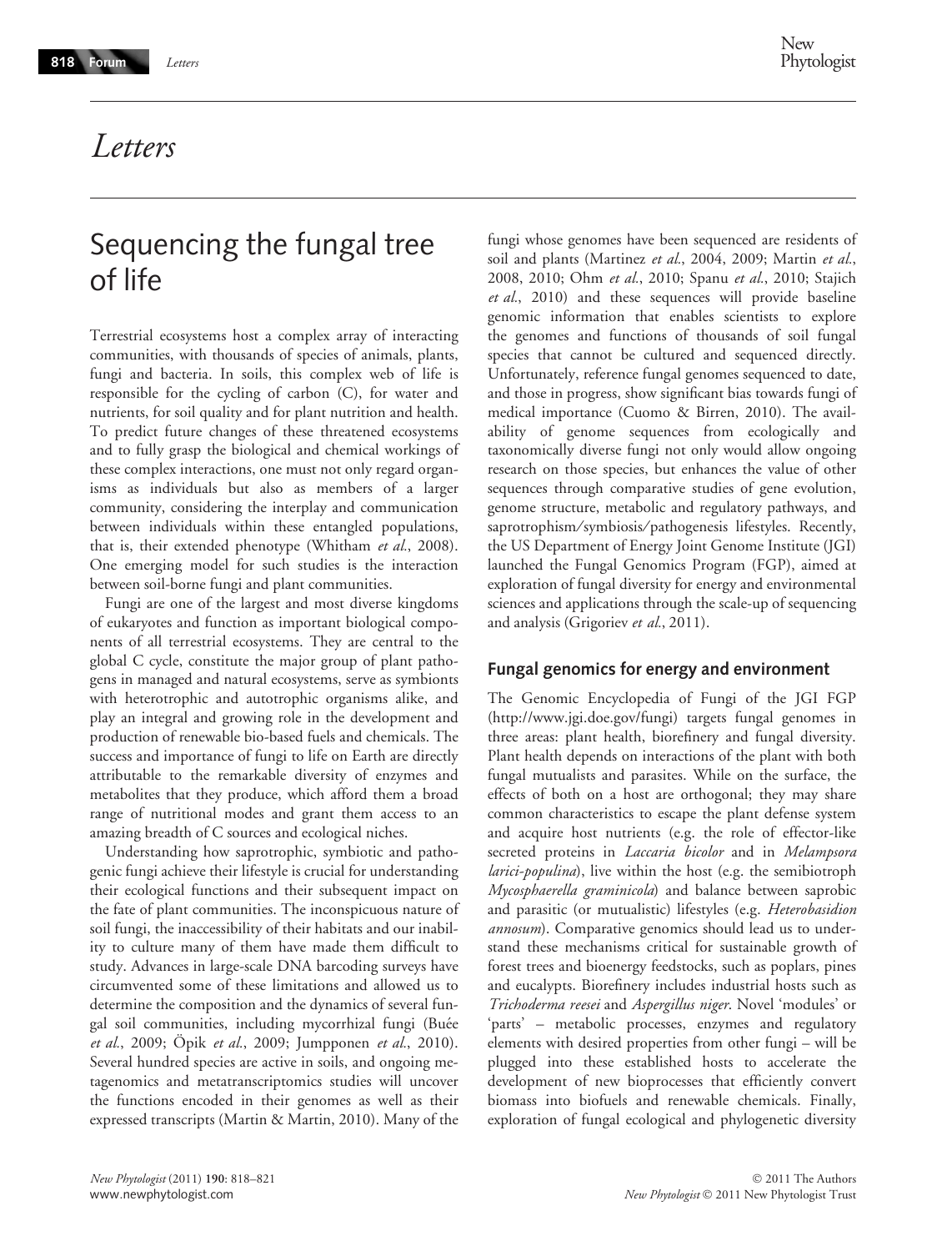should bring us more useful 'modules' or 'parts', such as thermostable enzymes or thermotolerant hosts from extreme environments, as well as provide clues on fungal evolution. Dramatic improvements in genome-sequencing technologies enable us to go beyond sequencing a single reference genome, allowing 'resequencing' of several accessions (e.g. resequencing of a dozen strains of the ectomycorrhizal model species L. bicolor). Through comparative analysis of gene expression, genomic variation across the diversity of fungi and metagenomics of complex systems, such as soil, we will reach a higher level of understanding of fungal lifestyles, their interactions with plants and their evolution, laying a strong foundation upon which to build practical applications for energy and environment.

## Sequencing saprotrophic Agaricomycotina

Diverse fungi obtain nutrition from primary plant tissues, exudates or phloem sap, but only a relatively small number are able to efficiently degrade wood. The majority of the wood-decaying fungi are in the Agaricomycotina (Basidiomycota), which also includes mycorrhizal and pathogenic forms. Within the Agaricomycotina, a polyphyletic assemblage, known as white-rot fungi, have the unique ability to depolymerize and mineralize the recalcitrant lignin in order to gain access to cell wall carbohydrates as C and energy sources. Another assemblage, the so-called brownrot fungi, rapidly depolymerize cellulose but do not extensively degrade the lignin, which remains in situ as a modified polymeric residue that is highly resistant to further microbial decay. Both types of wood-decay fungi are common inhabitants of forest ecosystems and play an important, if not pivotal, role in the C cycle.

The genomes of three wood-decaying Agaricomycotina – Phanerochaete chrysosporium, Postia placenta and Schizophyllum commune - have been published (Martinez et al., 2004, 2009; Ohm et al., 2010). P. chrysosporium produces a white rot whereas P. placenta is a brown-rot species. They are both members of the Polyporales, but were found to have radically different decay chemistries. For example, Phanerochaete has 15 genes encoding class II fungal peroxidases, which function in lignin degradation, whereas Postia has only one low-redox-potential peroxidase, of unknown function. In addition, Postia lacks exocellobiohydrolases and cellulose-binding modules, which were previously thought to be present in all cellulolytic fungi. By contrast, S. commune has one of the largest sets of cellulolytic enzymes (Ohm et al., 2010). These findings, from three closely related taxa, suggest that there has been considerable diversification in decay mechanisms in Agaricomycotina, warranting a broad sampling of this clade.

The JGI initiative has targeted 30 wood-decay fungi representing 12 orders. Fourteen first-tier species (nine white rot and five brown rot), are designated for sequencing within

the first year. Five of the first-tier species represent major clades of Agaricomycotina that include widespread wooddecay species for which there are currently no published genomes or (to our knowledge) active genome projects (i.e. Auriculariales, Dacrymycetales, Hymenochaetales and Corticiales). The second-tier species further broaden the phylogenetic diversity of wood-decay genomes (including the as-yet unsampled Atheliales, Amylocorticiales, Jaapiales and Phallomycetidae). Comparative analyses of these annotated genomes will also integrate gene-expression profiles determined by high-throughput Illumina RNA-Seq and by protein mass spectrometry from 12 fungal species. The genome sequence is already available for five species (P. chrysosporium, P. placenta, Pleurotus ostreatus, Serpula lacrymans and H. annosum) and, for the other seven (Gloeophyllum trabeum, Fistulina hepatica, Fomitiporia mediterranea, Dacryopinax spathularia, Fomitopsis pinicola, Auricularia auricular-judae and Punctularia strigosozonata), the genome sequence will be produced in the saprotrophic Agaricomycotina project, as already described. Comparative whole-transcriptome analyses of different decayer types and clades will facilitate the long-range understanding of their biological lifestyles and lignocellulolytic strategies.

## Sequencing mycorrhizal genomes

In soils of most forests, hundreds of species of ectomycorrhizal fungi establish mutualistic symbioses with lateral roots of trees (Buée et al., 2009; Martin & Nehls, 2009). Genomic-based analyses of the ectomycorrhizal symbiosis in environmental settings are in their infancy (Courty et al., 2008), but research in environmental genomics is rapidly developing and is crucial for understanding the role of the mycorrhizal symbiosis in nutrient cycling and plant health. One key step for the future of mycorrhizal research is the production of additional sequenced genomes, both for a variety of mycorrhizal fungi and also for their plant hosts. To date, the genomes of two symbionts – the basidiomycete L. bicolor (Martin et al., 2008) and the ascomycete  $Tuber$ melanosporum (Martin et al., 2010) – have been sequenced. Based on their symbiosis-related gene networks, evolution of the ectomycorrhizal lifestyle appears to be quite divergent (Plett & Martin, 2011). To better understand the differences between symbiotic clades and types of symbiosis, the JGI initiative has targeted 25 mycorrhizal fungi from different orders (Plett & Martin, 2011). Genomic DNA from Amanita muscaria, Cenococcum geophilum, Hebeloma cylindrosporum, L. amethystina, Oidiodendron maius, Piloderma croceum, Paxillus involutus, Pisolithus microcarpus and P. tinctorius is currently being sequenced using next-generation sequencing platforms. Sequencing of Boletus edulis, Cantharellus cibarius, Coltricia cinnamomea, Cortinarius glaucopus, Gymnomyces xanthosporus, Lactarius quietus, Meliniomyces bicolor, Paxillus rubicundulus, Ramaria formosa,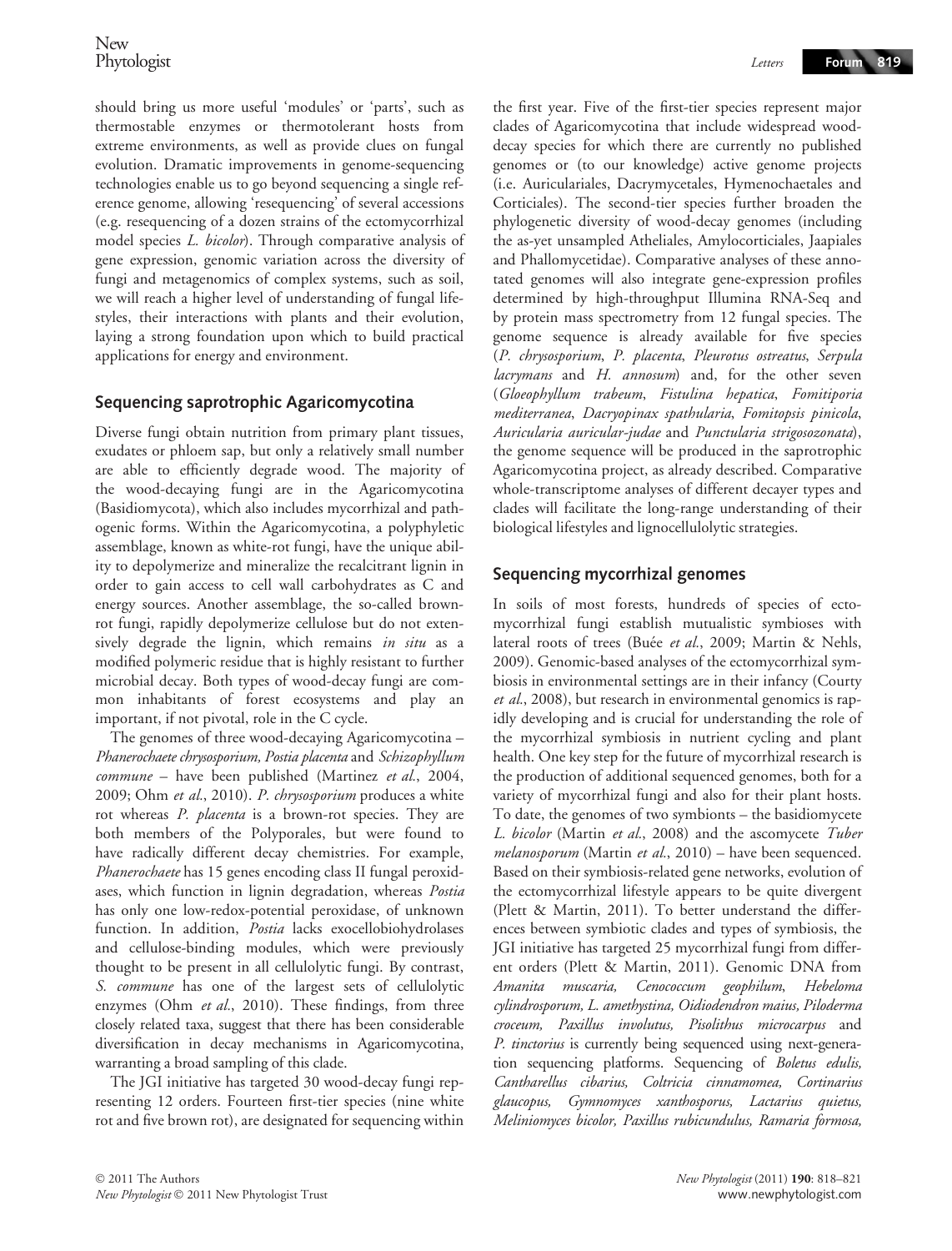

Rhizoscyphus ericeae, Scleroderma citrinum, Suillus luteus, Sebacina vermifera, Tomentella sublilacina, Tricholoma matsutake, Tulasnella calospora and Terfezia boudieri will soon follow. The sequenced mycorrhizal species were selected for their ability to promote plant growth and health, their phylogenetic novelty, their ability to establish different types of mycorrhizal symbiosis (ectomycorrhizas, ericoid and orchid endomycorrhizas) and their ecological niche and host specificity. The comparative genomics of the available L. bicolor and T. melanosporum genomes (Martin et al., 2008, 2010), and the mycorrhizal genomes that are currently sequenced, will provide new insights that include but are not limited to:

• a better understanding of the complex interactions between trees and mycorrhizal symbionts;

• comparative genomics with the other economically important saprobic and pathogenic fungi;

• bioinformatics identification of important symbiosisrelated genes; and

• molecular markers for investigating adaptation signatures of symbiotic fungi in various ecosystems and environmental conditions.

The fact that mycorrhizal fungi appear to be independently derived from multiple saprobic lineages means that genomic data will provide independent assessments of the genetic underpinnings of mycorrhizal competence (Plett & Martin, 2011).

#### Exploring the fungal tree of life

The fungal tree of life (FTOL) serves as the foundation for comparative fungal biology and is the focus of considerable phylogenetic research (Blackwell et al., 2006). The early diverging lineages of the FTOL comprise species that possess a smooth posterior flagellum. Flagellated fungi were previously classified in Chytridiomycota, but are now recognized as members of multiple paraphyletic lineages. The remaining early diverging lineages of fungi include the zygomycetous fungi and the arbuscular mycorrhizal fungi, which are characterized by aseptate filamentous growth and lack of sporocarp formation. They were classified in Zygomycota, but like Chytridiomycota may comprise multiple phylogenetic lineages. Dikarya is the most derived clade of fungi and consist of Ascomycota (e.g. yeasts and molds) and Basidiomycota (e.g. mushrooms and shelf-fungi).

Our increased understanding of the FTOL has resulted in refinement of concepts of morphological homologies, evolution of ecologies and physiologies, and a more accurate assessment of previously unappreciated phylogenetic diversity. Importantly, the FTOL informs our selection of taxa for genomic sequencing. As already stressed, the sequencing of Dikarya is focused on lineages of current economic and medicinal importance (Cuomo & Birren, 2010). While these data have advanced insights into fungal biology, a more complete understanding of fungi and their potential application and benefit to human society is limited by current gaps in our sampling of genomes throughout the FTOL.

As an initial step to advance a more complete genomic coverage of the FTOL, JGI FGP's Genomic Encyclopedia of Fungi project will sequence 10 target species from unsampled lineages of the FTOL. These species collectively represent over 1 billion years of eukaryotic evolution and occupy diverse ecological niches (e.g. insect endosymbionts and osmophilic fungi) and exhibit novel metabolic capabilities (e.g. detoxification of noxious plant compounds and colonization of extreme environments). Fungi have been used for the benefit of humans for over 5000 yr, from fermentation to antibiotics, yet we have only harnessed a fraction of their metabolic potential. Sequencing these genomes will significantly improve our understanding of early fungal evolution through phylogenomic analyses and it will result in a more complete assessment of the genomic and metabolic diversity of fungi that is needed to more fully apply them to the human endeavor.

#### **Outlook**

Genomic analyses have so far been restricted to a limited set of ecologically relevant fungal species. Within the next 2 yr, we will see a massive shift towards the inclusion of the environmental and evolutionary perspectives in genomesequencing initiatives. Environmental genomics of the communities of soil-borne fungi will lead to a better understanding of the biological and ecological roles of these eukaryotic microbes (Kyrpides, 2009). Several fungal species selected in the present JGI projects are amongst the most abundant species found in large-scale 454 pyrosequencing of soil fungal ribosomal DNA and are known to interact with plants (Buée et al., 2009; Jumpponen et al., 2010). The sequenced genomes from across the tree of life will therefore serve as anchors for sorting through thousands of metagenomic repertoires and categorizing them. This will undoubtedly lead to a better understanding of plant– microbe interactions.

#### Acknowledgements

We would like to thank the members of our scientific communities for their outstanding support. F.M. is supported by the European Commission within the Project ENERGYPOPLAR (FP7-211917), the US Department of Energy – Oak Ridge National Laboratory Scientific Focus Area for Genomics Foundational Sciences (Project Plant–Microbe Interfaces. A.P. is supported by grants AGL2008-05608 and the Bioetanol-Euroinnova project. This work was conducted by the US Department of Energy Joint Genome Institute, which is supported by the